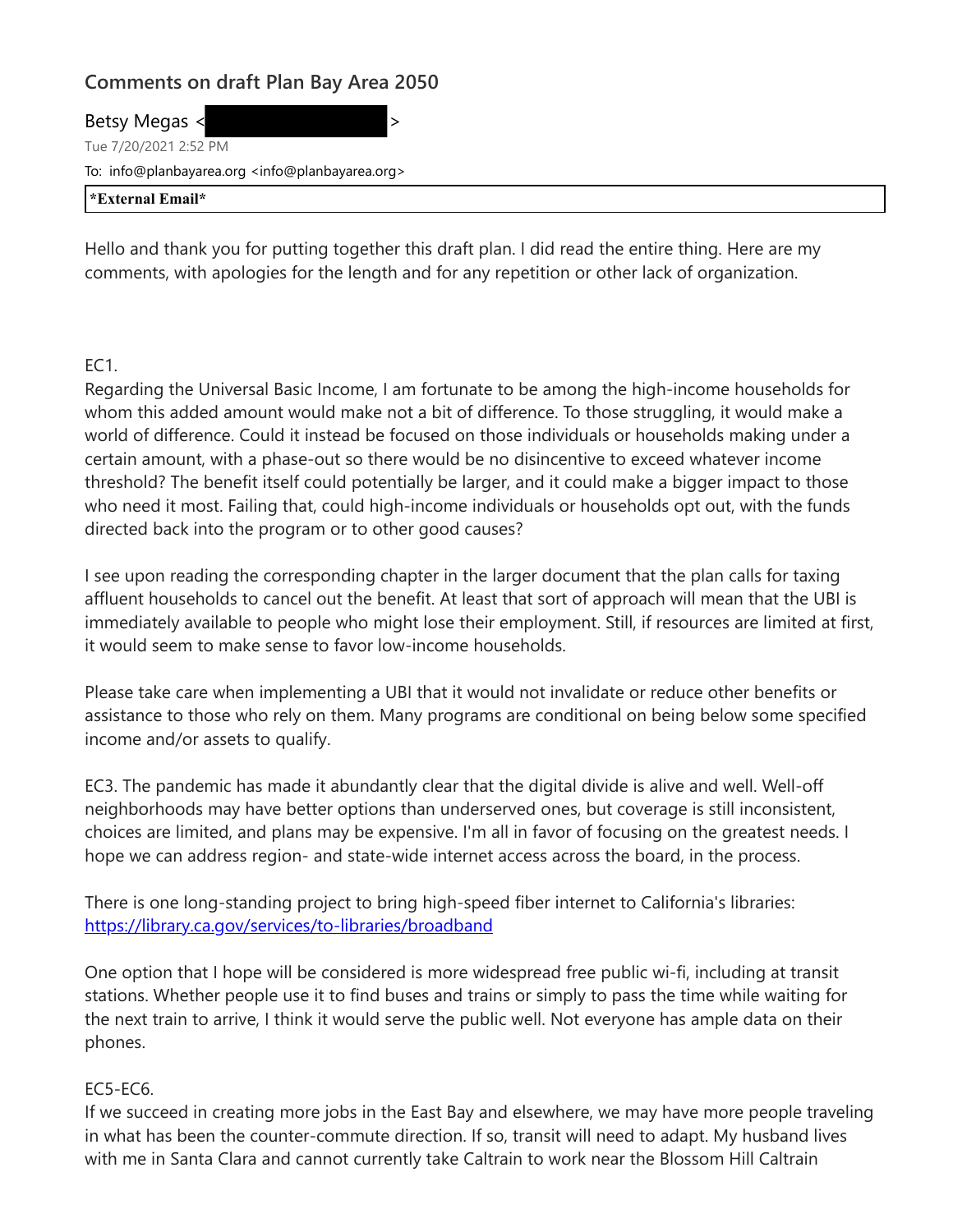station, because it does not run in that direction at that hour. Similarly, ACE only runs west in the morning and east in the afternoon, and would not serve us if one of us were working in Livermore. Our residence is determined by a range of factors, chiefly that we already live here and own the house here, but also that we both work in different locations, which move from time to time as job opportunities are available. My husband and I have commuted to Scotts Valley and Santa Cruz, respectively, for previous jobs.

I'm glad the plan identifies Priority Production Areas. Given that jobs may be concentrated in such areas, I hope the transportation element of the plan will be coordinated to include good transportation options to get to these areas, and to areas in general where jobs are concentrated. My engineer colleagues and I sometimes make midday trips to visit contract manufacturers and suppliers, and currently these trips are not well-served by transit, largely due to the time and distance that would be involved. (North Santa Clara to either South San Jose or Fremont, and back, in my case.)

T1, T10. I recognize that transit and especially farebox revenue has been hard-hit in the past year, and that this is a baseline. However, 2019 levels in the South Bay represented decades of reductions and a system that was already struggling and lacking for coverage, with minimum or nonexistent night and weekend service on many routes. Transit routinely takes me up to twice as long as bicycling somewhere, even for trips that are 10 miles, usually due to low frequency, and lack of coordination at connections. The long range goal must be to improve upon 2019 levels. While I recognize the value of focusing on popular routes and commute hours first, a healthy, equitable, and usable system must include off-peak hours and "coverage" service, as well. When transit is this slow, people only ride if they're exceptionally determined or have no other choice.

T3-T4. I am so glad to see this. Currently, to get from my home to SFO involves VTA-->Caltrain-- >BART. Even though the transfers occur at hubs, schedules are unrelated. Even with Clipper, there are three different processes to pay three separate fares. Now, imagine trying to do any such trip if you just got off the plane from Japan and have limited English. Local and regional transit interoperate well everywhere else I have been. I hope you have seen and been inspired by the Seamless Bay Area work to date; if not, please do review it. (On the same subject, can a visitor buy a Clipper Card in the airport or at the airport transit station? For all major regional airports? Is this process user-friendly enough that someone with limited English can easily tell what they need to do?)

One thing that really should be integrated with transit fares and the Clipper card or the app that takes its place, is access to the electronic bike lockers already being installed in many public facilities. It's important that electronic lockers interoperate with one another, too. (I see that this is already the case with the lockers at Santa Clara Caltrain. Please make this the rule, not the exception.) Good bike parking also needs to be available at destinations (offices, apartments, schools, libraries, shopping) to make bicycling an effective last-mile option for many people, and interoperability will help to make it that way.

T7. Traffic signal upgrades could do much more for pedestrians and bicycles. Detection of bicycles, plus adaptive signal timing and (provided early trials prove successful) touchless pedestrian activation. Santa Clara County Roads is propagating adaptive pedestrian and bicycle signal timing, and is piloting touchless pedestrian sensors. (Bicycle-adaptive signal timing adds a few extra seconds to the current or upcoming green light upon detection of a bicycle. It makes crossing wider roads much more comfortable.)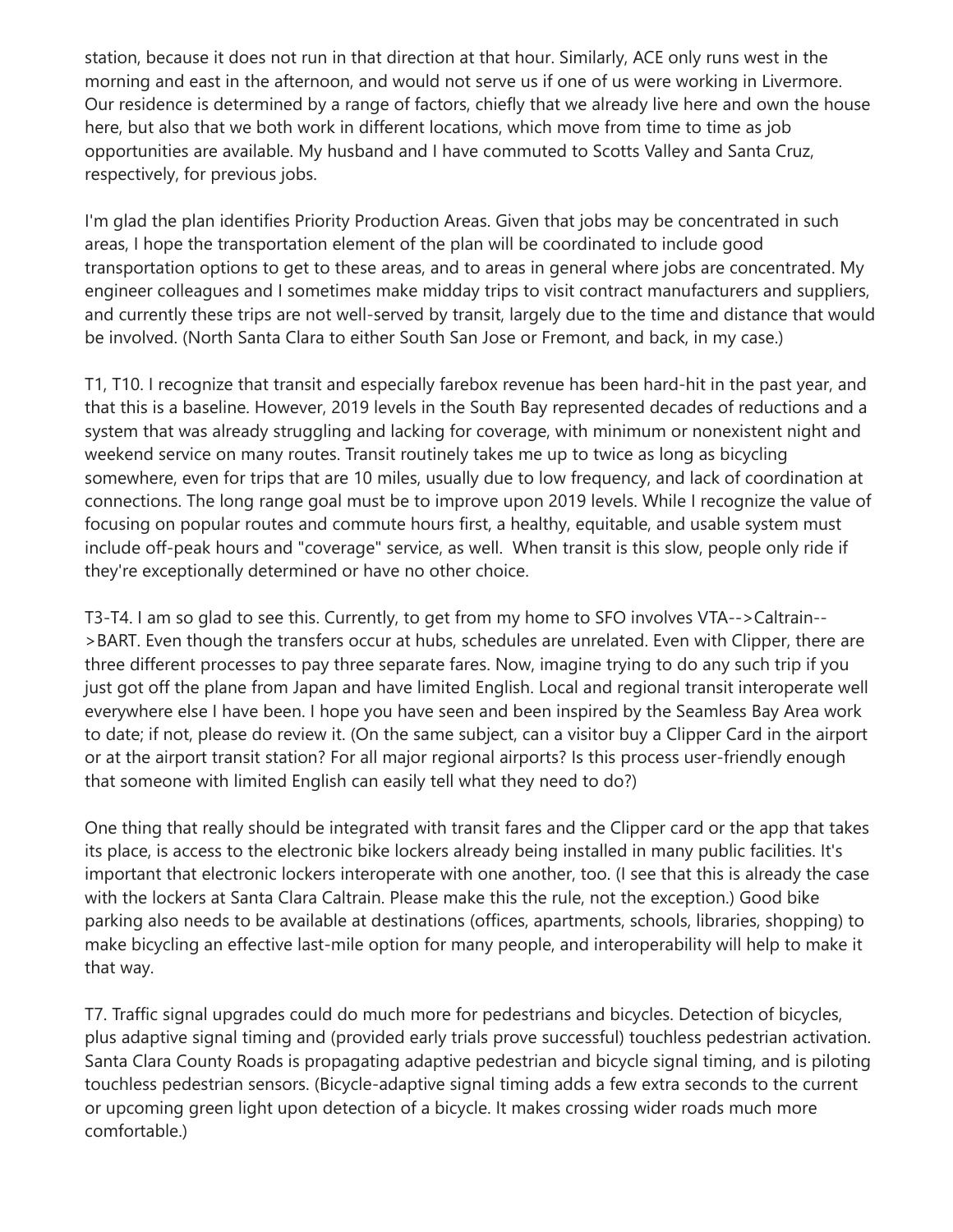Just as agencies are encouraged to incorporate complete streets elements in conjunction with pavement maintenance, please encourage agencies to incorporate pedestrian and bicycle signal improvements in conjunction with traffic signal upgrades and timing projects, including, as appropriate, adding an evaluation criterion for funding and prioritization.

T6., T8. Freeway, expressway, and major arterial interchanges are often extremely hostile to those not in a car. Please prioritize bicycle and pedestrian safety improvements when upgrading interchanges.

T8. Please help multi-use trails be built with best practices. Separate pedestrians from faster moving uses wherever possible. San Jose Trails include a 2-foot gravel shoulder on either side where the width is available. It gives joggers a soft surface, helps keep the paved trail edges from decaying, and provides additional separation between bikes and pedestrians.

Other important points about trails: provide high quality way-finding. Keep them maintained. Have frequent access points. Provide lighting at nighttime and consider personal safety. Think through connections to on-street facilities. For creek trails and the like, consider what alternatives will be used when facilities are closed for darkness, maintenance, flooding, or events.

Caltrans has a standard for bollards and chicanes on multi-use trails. Done wrong, they end up creating a bottleneck, blocking access to cargo bikes and wheelchairs, and even creating a hazard.

T9. I'm in favor of lower speed limits, but signage and enforcement alone will not slow drivers down on a straight, wide, four- or six-lane road. Road design, including traffic calming and diversion where appropriate, must be consistent if it is to result in the intended speeds.

Vision Zero should also focus on high-incident regions, and should include an effort not only to reduce incidents but also to make those mistakes that do occur, less damaging. Street designs should anticipate user error in ways that lessen the harm.

That said, I look forward to unifying the patchwork that is city-level Vision Zero policies and safety planning currently.

T11. I hope we will reconsider or at least defer BART from San Jose to Santa Clara. It will be an enormous expense for a redundant segment, and the money could be better spent on T1 and T10.

T12. Could "express lanes" include dedicated bus lanes on high-frequency routes? Will we start to phase out the HOV stickers for electric cars?

(I am less familiar with good housing policies, but I suggest that the small business assistance should include measures to reduce displacement when shopping centers are renovated or redeveloped. Also that affordable housing and new housing in general, especially multi-family, should be built with diverse family units in mind, and with an eye toward maximizing disability access. A single portal for affordable housing would be a good step, too. Currently, public assistance of all kinds suffer from a disjointed and inefficient, under-resourced process.)

EN2-3. What is standing between me and an environmental home upgrade is not money. Rather, it is making informed choices and prioritizing and coordinating the work around personal activities and other planned maintenance and renovation. Eventually, I would like solar, but I hope to add it in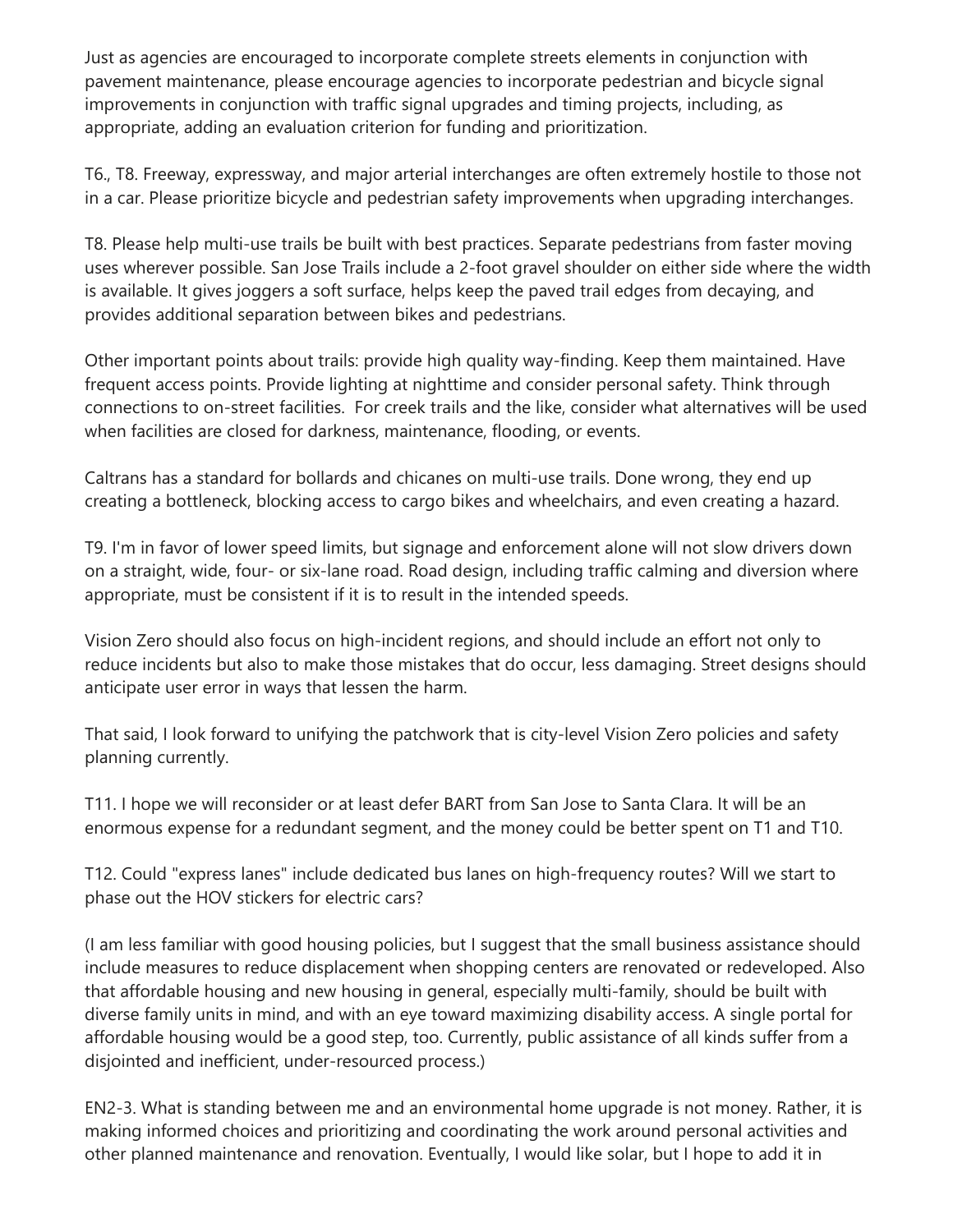conjunction with removing a disused wood fireplace and replacing a 30-year-old roof. To electrify my gas appliances will require upgrading the electrical circuits that power them.

Many people still equate "electric stove" with the old, slow type they've experienced. The organization Acterra has an initiative to lend portable induction burners to those who would like to try them out. Perhaps extend such a program to libraries throughout the region.

Adding home solar in California costs three to five times what it costs in Australia. Given that the reasons appear to be largely regulatory, might it make sense to review the regulations? [https://marginalrevolution.com/marginalrevolution/2018/01/home-solar-energy-cost-much-united](https://nam10.safelinks.protection.outlook.com/?url=https%3A%2F%2Fmarginalrevolution.com%2Fmarginalrevolution%2F2018%2F01%2Fhome-solar-energy-cost-much-united-states.html&data=04%7C01%7Cplanbayareainfo%40bayareametro.gov%7Caa69dd79535344e41cd808d94bc8a00c%7Cb084c4a0bb194142b70382ea65a5eeb2%7C0%7C1%7C637624147330363637%7CUnknown%7CTWFpbGZsb3d8eyJWIjoiMC4wLjAwMDAiLCJQIjoiV2luMzIiLCJBTiI6Ik1haWwiLCJXVCI6Mn0%3D%7C3000&sdata=pq6fv5wvrHH1qzCcAUcXNN%2B%2B8h3wfHSt%2BStzRUUcLus%3D&reserved=0)states.html

Adding residential solar and other local generation and network capacity could reduce reliance on grid power that gets shut off during public safety power shutdowns. If reliable power could be part of the program's motivation, it might be much more attractive to local voters and officials.

In conjunction with EC2, one way to further these objectives would be to train more qualified contractors to be able to assess, design, and install such upgrades, and to create a directory of qualified installers. Programs such as the existing utility rebates for things like upgrading to an energyefficient appliance could likewise provide incentive and impetus to get going on efficiency improvements and electrification. Similarly, access to power during outages and reduced insurance premiums might motivate more people to upgrade and improve.

EN7. Current status: my employer offers pre-tax transit fares, through a third party administrator called WageWorks, which has one of the least user-friendly websites I have encountered. I wonder how many colleagues know it exists. (It's not on our main portal, and I've spoken to longtime colleagues who hadn't heard about it.) Benefits must be ordered by the tenth of the previous month to be effective a month later. An order submitted on February 11 would not result in fare being available until sometime after April 20, even though it's delivered purely electronically after the card is issued. The benefits may offset the cost of paid parking (really?) but do not include any sort of bicycle stipend. Might more people bike if they could be earning their next bike (or light/lock/helmet/gloves/tires/raincoat) in the process? The right voucher or reimbursement program would also serve to support local bike shops.

Because commute benefits go through employers and only larger employers are required to provide them, I suspect they may never reach some of the workers who could most benefit from defraying the costs of a transit or bicycle commute. Many franchise restaurants, for example, count as small employers because they stay below a certain number of employees for that location, even if the parent corporation is enormous. Similarly, are contract food service and janitorial staff eligible? While I applaud the effort to support small business, some employees of small businesses may be among those who most need programs to make transit more attractive and affordable.

EN8. Please include electric bicycles in "electric vehicles," as a matter of course, whether talking about purchase incentives, test and demonstration events, or charging stations. They are a game-changer. Electric cars do not fix congestion or sprawl effects and they are no more safe for people outside of cars. E-bikes move people far and fast, carry cargo and passengers, and cover greater distances. They can take the place of cars in many more cases.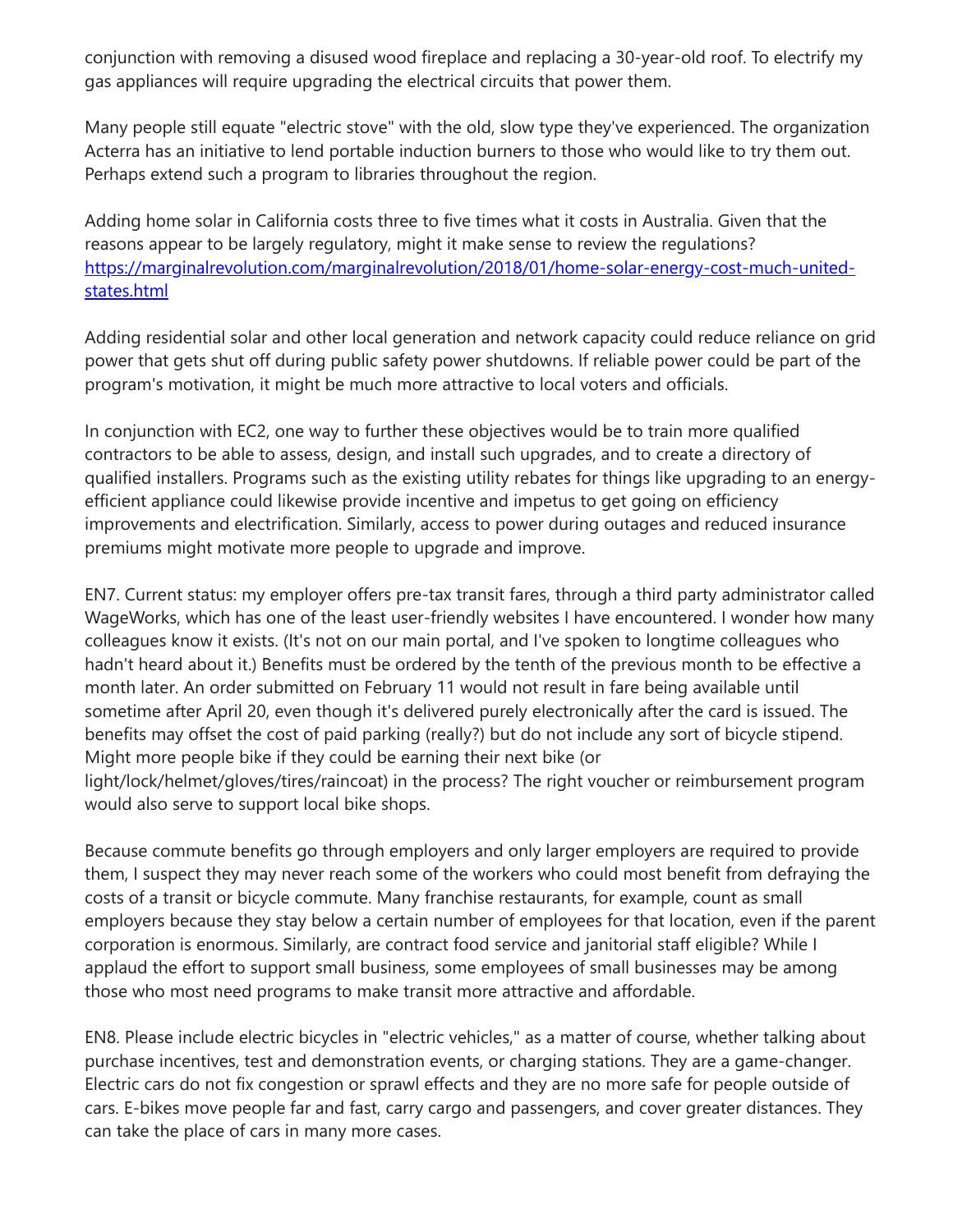EN9. It's not enough to hand out transit passes. Please follow up and make sure TDM efforts are being implemented and that they are working as intended. If transit passes are intended for residents in new housing or employees of businesses, there needs to be a process in place to see that they are, in fact, issued in a timely manner, including to new residents/employees down the road. I don't know if there also need to be provisions for following up with subsequent landlords or tenants. Besides ensuring that they are implemented, is there any way to assess later on what has and has not proven effective?

Map 1.1 Is there a version where the reader could zoom in, or a place to see detailed maps of local areas, and could you provide a link to it?

Chapter 2: The advantage of defining income ranges as a percentage of AMI is that it varies by region and with inflation, as it should. The downside is that most people reading this will not recognize that a single person earning \$82,000 in Santa Clara County right now is low income. That, in turn, means that some people oppose housing because they suppose that "low income" always means "lazy, unsuccessful, they deserve it." The job examples help. A link to an outside resource with numbers might help even more. You can't change everybody's mind, but you can state things clearly.

I don't see anything in this section about mobile home parks, one previously affordable option for some. While residents own their dwellings, they must rent the lot, and some owners raise prices or seek to redevelop or sell the land out from under tenants. That leaves residents uniquely vulnerable to owner/investor whims, as they may have both physical and financial difficulty moving. This, in turn, leads to relatively low resale values and low or inconsistent equity. Whether or not there is any intention to set policy about it here, a mention like the one about razing and replacing older apartments might be in order.

### Chapter 3

Another way to put jobs, homes, and transit near one another is to bring homes and transit closer to jobs.

Remember that jobs and homes are not the only destinations. People need to visit doctors, schools, parks, libraries, day care, shopping, and leisure, among other things.

Manufacturing, tech, and tech-adjacent jobs are not the only good jobs we need to train. It's likely we'll need more people skilled in taking care of children and seniors. VTA is in the process of training another 100 bus operators and our local school district was urgently recruiting bus drivers a couple years ago.

Santa Clara, even pre-pandemic, has seen storefronts sit empty because no prospective small-business owner thought they could consistently find enough workers to staff another shop or restaurant.

Workers, customers, and cities need a full range of jobs and a full range of workers to thrive.

## Chapter 4

p. 56, item 2. I am in favor of slower, safer streets. Please encourage local agencies to accomplish this goal through traffic calming features (circular intersections, chicanes, narrower lanes, etc.) rather than only through signage and enforcement. The latter approach is ineffective.

Autonomous vehicles need to consider the safety of people outside of cars. It still takes time for an autonomous car to stop, even without the delay of human inattention, and the faster it's going, the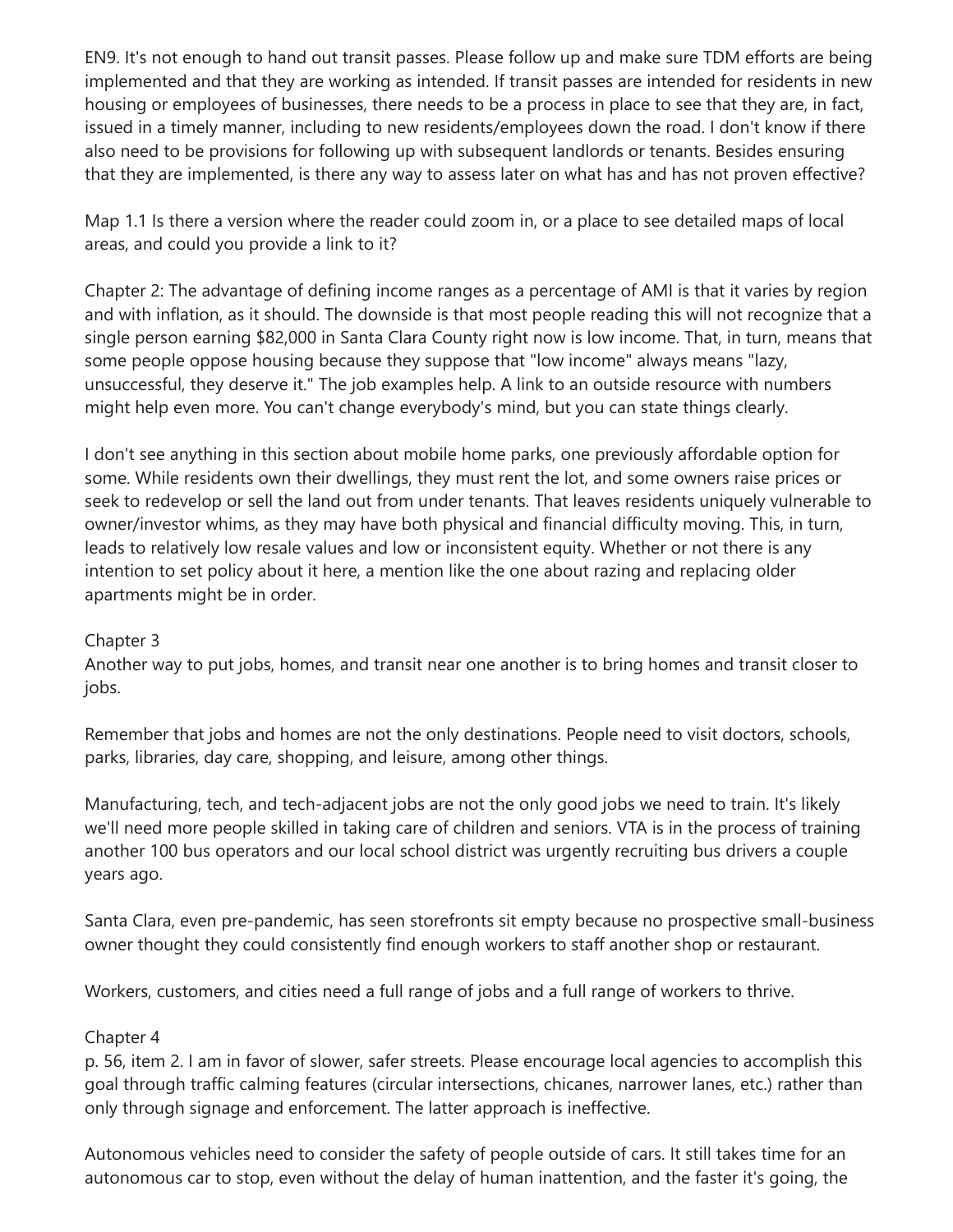longer it takes. Autonomous vehicles have also proven less than capable of successfully recognizing unusual things (a person on a recumbent bicycle, a person in a power wheelchair, a little kid moving unpredictably) and responding to them in a way that's both safe for everyone and in a way that is expected and able to be interpreted by human drivers on the road.

With respect to autonomous vehicles, will they create additional car-miles and even traffic congestion by circling the block rather than seeking parking, or by encouraging more people to take on longer car commutes when they don't have to attend to driving?

For freeway capacity improvements, including interchange improvements, I recognize that some older facilities may require improvements for safety. I strongly encourage reviewing them through the lens of climate and induced demand. If we increase freeway capacity, that will simply encourage that many more people to drive. Toll lanes and the like could help to tip the economics back in favor of transit, but only if the transit can be made reliable and time-efficient enough that it is competitive with driving with respect to more than just cost. Congestion relief must include priority for transit, so that buses don't simply sit in the same congestion.

p. 58 The Transit app is already almost the app you describe, but it has its shortcomings. It seems to assume users have gotten on the bus and uses that to decide where buses are, and it's not always the first thing to know about service or schedule changes. If the transit vehicle itself could be equipped with GPS, so a rider could tell whether the bus were minutes away or had already left, that would be an improvement. If the app could send anonymous or aggregate data about what transfers people were trying to make, and that could inform scheduling or tell drivers to hold connecting buses until trains arrived, that would be a huge improvement. GPS in transit vehicles could also be used to coordinate transit signal priority.

p. 61. I'm in favor of per-mile tolling and congestion taxes. Electric cars are still cars, as far as congestion, pedestrian safety, and microplastic pollution from tire dust are concerned. While HOV stickers have helped in speeding the adoption of electric and hybrid cars, I hope there will be some plan to phase them out.

p. 62. I love the participatory budgeting exercise, and I'm glad you're inviting low-income groups. I hope you'll also do outreach specifically to people who are disabled, and I encourage you whenever possible to talk directly to the disabled community rather than their caretakers. Whether it's a budgeting exercise like this, a facilitated brainstorming session, partnerships with organizations active in the region, or an ongoing committee, it's very important to get input directly from the people who depend on accommodations, to ensure that the accommodations are well thought out. I also see relatively little attention to people with disabilities in the plan. Given that lack of access to transportation shuts people out of earning money and living independently, and that many people with disabilities rely on public transportation, I would say this is a major oversight. Making transportation and other facilities so that it serves disabled people also serves the growing population of seniors, parents of young children, and others.

p. 63-66 As a frequent bicyclist, I'm delighted to see this part of the plan. It will require funding and other incentives. City governments including mine are reluctant to invest in bicycle infrastructure, especially when it comes to redirecting money or street space from cars. In conjunction with the active transportation plan, I hope there will be both language and funding requirements that prioritize bicycle and pedestrian facility improvements and discourage reluctance and delays.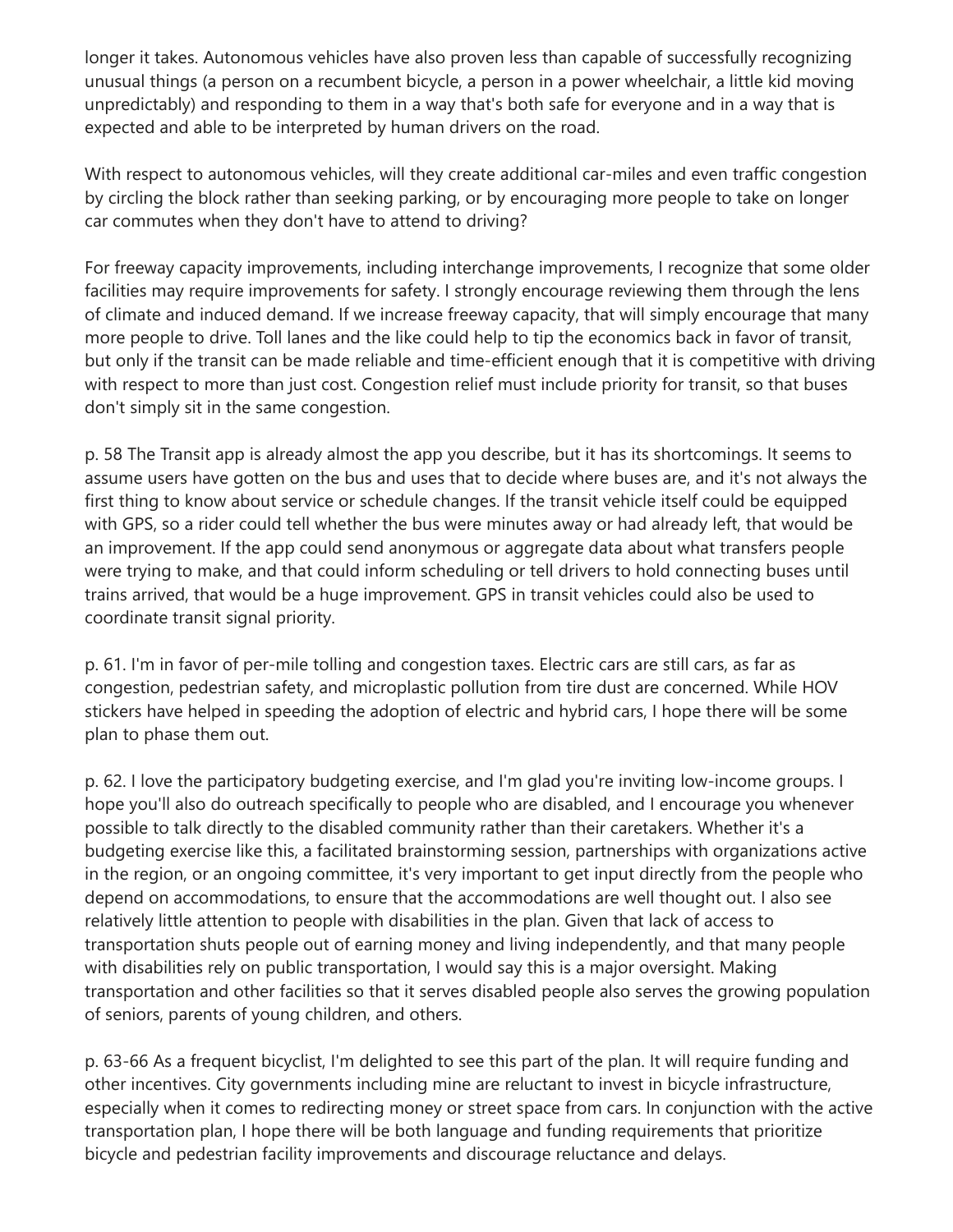Simply having more people bicycling and walking can make bicycling and walking safer, because it's not such an unexpected event to encounter somebody outside a car. Bicycle facilities can go hand-inhand with traffic calming facilities and green streets features such as trees and rainwater collection, which also help with reducing the heat island effect in cities.

Protected and separated bike lanes need to come with plans for sweeping them and clearing weeds and debris.

Facilities such as creek trails are delightful and bring park-like benefits. They are also often isolated with limited access points and closed after dark. Some of them are hard to spot if you don't know they're there. Please design with CPTED standards in mind wherever possible and consider highquality on-street options for when darkness, ,, maintenance, or events close the trails.

State and regional design standards for protected bike lanes, protected intersections, and trails need to catch up to what cities and agencies are already doing. Mixed-use trails work best when they separate fast-moving uses (bikes, micromobility) from slow-moving ones (walking, jogging), or at least allow ample space for people going different speeds to pass safely.

p. 68 In my experience, the biggest disadvantage to transit is its speed. Five miles to work takes me 20 minutes in rush hour traffic, 30 minutes by bike, and over an hour by bus. Ten miles seems to take two hours by transit in many directions. Better connections between services would help, as would more evening and weekend service to some routes that lack it.

Light Rail through San Jose is excruciatingly slow not because of congestion, but because the trackway is essentially sharing a wide sidewalk with people wandering on and off the tracks on foot, skateboards, and bicycles. Recent efforts to separate these uses have helped somewhat. There are other delays, such as the lack of priority at the very long light at Montague Expressway and North 1st Street. I can bike from Levi's Stadium to the San Jose Convention Center nearly as fast as I can ride light rail.

p. 73 Is the express bus shown between San Francisco and Santa Clara/San Jose somehow not redundant to Caltrain?

Services I don't think I see much in the transportation chapter include ACE and Amtrak Capitol Corridor.

Chapter 5

p. 80. I'm glad to see access to parks and open space as a priority. A few years back, Santa Clara County Parks ran ads on VTA buses, and I checked to see how many of the county parks I could reach on a Saturday morning by riding the buses that carried their ads. I started at transit-rich San Jose City Hall. Over half (17/28) were not accessible by transit, and another two had no Saturday option.

Urban greening makes a tremendous difference in temperatures and rainwater retention versus runoff. Well-placed parks, in addition to serving nearby residents for recreation, can serve as gathering places in the event of a natural disaster. Parks in the right places can also serve as a buffer between waterways and buildings in case of a flood. It's much less of a disaster if a park floods.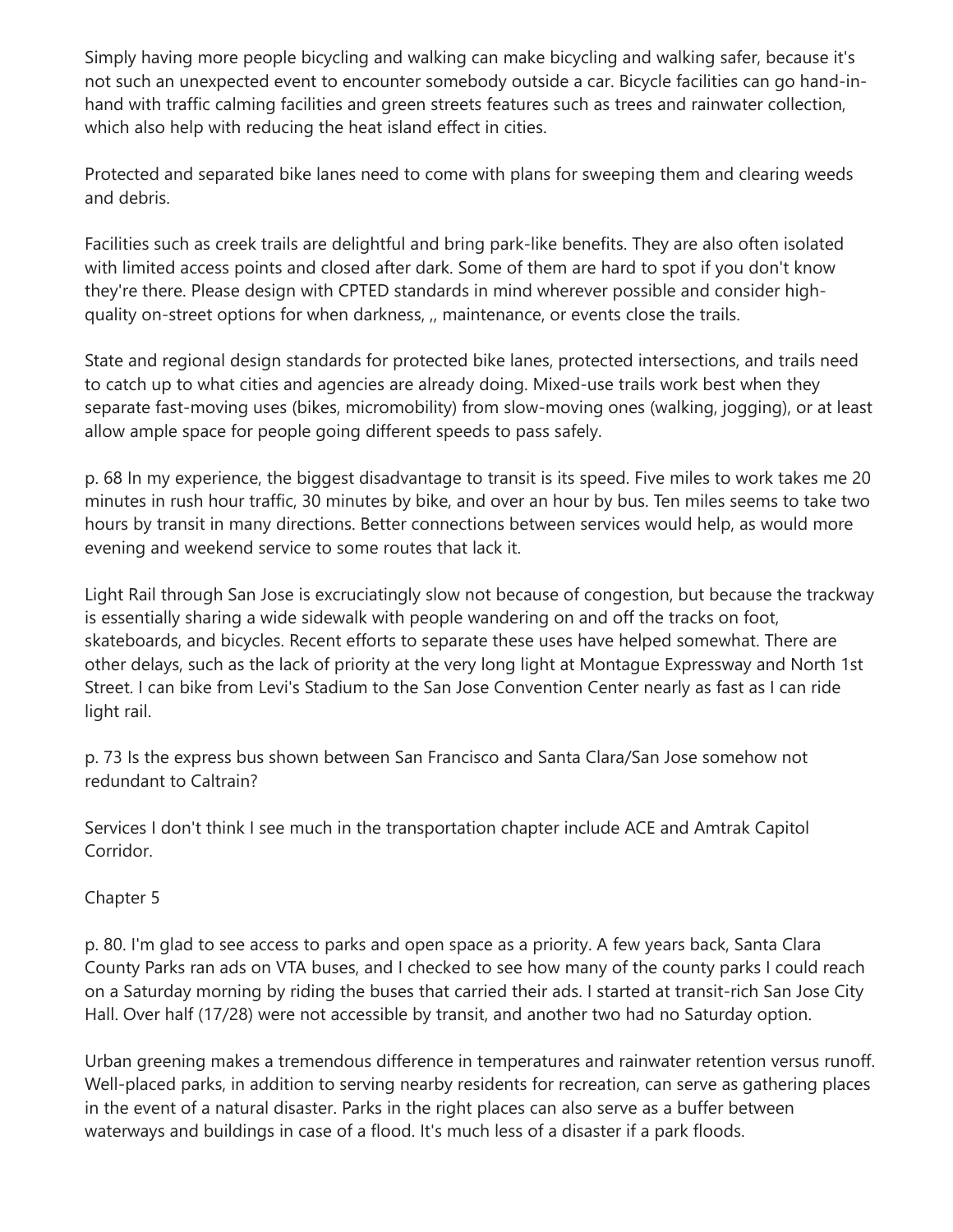A frequent objection I have heard from residents opposing infill development is, "Where will we get the water?" The City of Santa Clara recently released its updated Urban Water Management Plan, showing that the increased population is using less water total—not just per capita—than it was during the 1990 drought. New buildings can start with drought-tolerant landscaping and water efficient fixtures. For single-family homes, lawn buy-back programs are very effective for promoting water conservation. Water conservation is energy conservation, too. It takes a great deal of energy to treat and deliver water and to collect and clean wastewater.

p. 84-85 The expansive parking lots around the office building where I work make the facility significantly less walkable and bikeable. Meanwhile, parking underground or in parking structures adds around \$50,000 per car stall to the price of the new building it serves, a cost that is presumably passed along to tenants and thence customers. I'm very glad to see the consideration of parking minimums and costs in this plan.

The City of Santa Clara currently has a moratorium on bike share and scooter share services. The intention was to revisit it, but that effort has been delayed due to COVID. If you intend for bike and scooter share to be a last-mile transportation option, it must be available. It's been a while since I looked into car share options near me, but I think they are not really available.

p. 87-89. Diesel exhaust has particles an order of magnitude smaller than PM 2.5, and thus it is especially deleterious to lung health. Is there any effort to reduce the number of vehicles on the roads that emit this exhaust? Oversized pickup trucks, especially, are very popular, even though they have no real function on suburban streets.

Do the mandates for TNCs include any effort to reduce miles traveled with just the driver? Will there be any sort of assistance to drivers to upgrade their vehicles to cleaner ones?

### Chapter 6

Thank you for considering clean air, access to parks, and traffic safety as public health issues.

### Chapter 7

I'm glad to see that implementation is part of the plan.

p. 123 On the transportation goals, is the congestion charge really the only high-impact climate action here? If the improvements to transit make it time- and cost-efficient enough to get a large number of people out of single-occupancy vehicles, wouldn't that have a major contribution? If the transit objectives don't have that effect, perhaps they're the wrong objective or they're not ambitious enough.

p. 124 I'm not sure what "partner" means in this context. At the very least, I would hope MTC would craft a baseline Vision Zero policy that cities and local agencies would be encouraged to use and to build on, and to evaluate funding requests and give design direction based on how well a given project furthers Vision Zero objectives.

p.126 Again, I wonder why only one of these housing strategies is considered to have high GHG impacts when land use choices in the aggregate drive commuting patterns and building to energyand water-efficient new standards will also have so much impact.

p. 135 Just in case you need a catchy acronym when it's time to secure funding, **R**estore, **O**perate (or optimize), **A**nd **M**aintain would work well for a transit program.